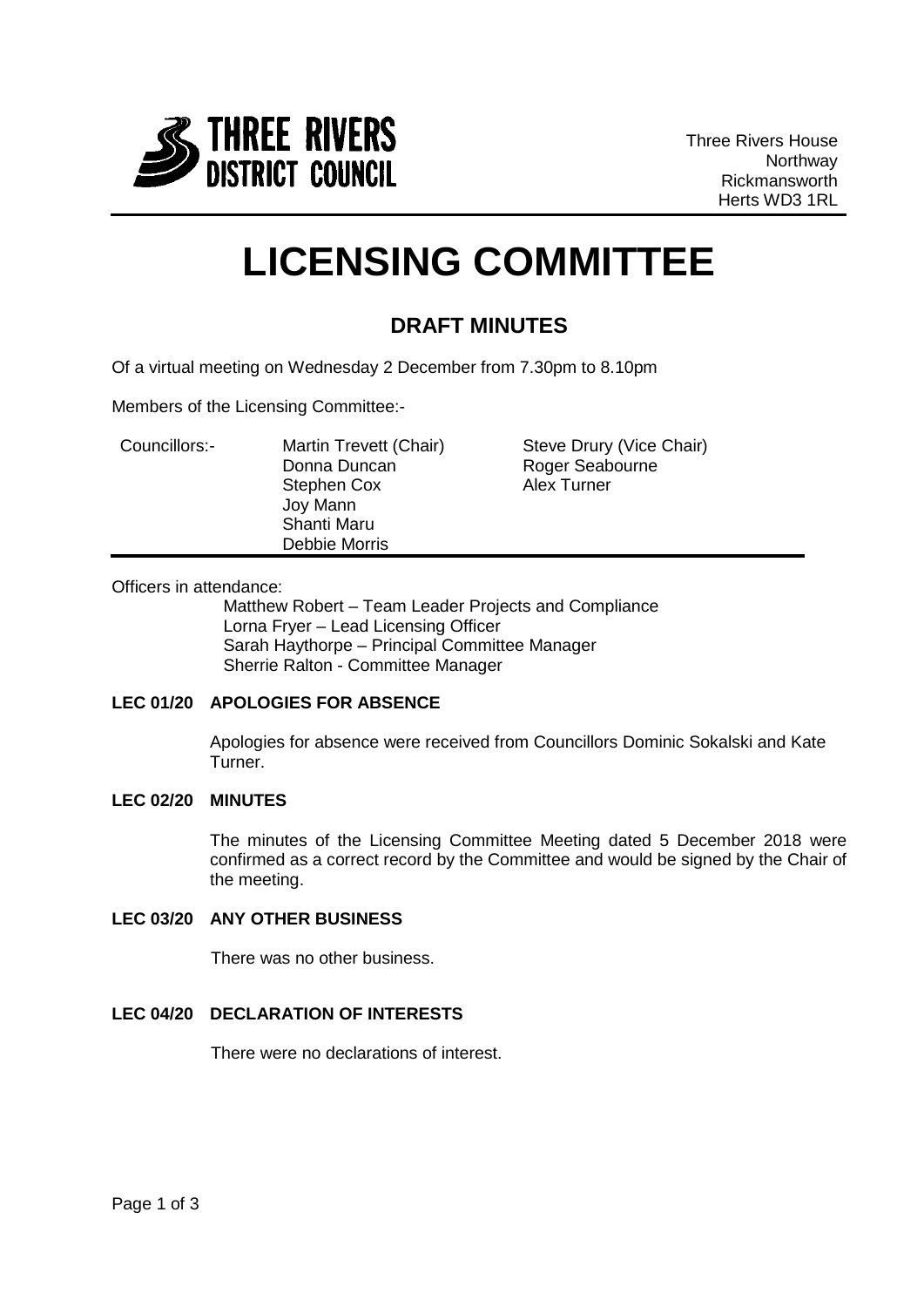#### **LEC 05/20 REVIEW OF LICENSING POLICY**

The Statement of Licensing Policy 2016-2021 ("the Policy") was adopted in 2016 in line with the requirements of the Licensing Act 2003 (as amended). The Policy was up for review in August 2020 and will come to an end on 7 January 2021.

Due to work commitments, limited department resources coupled with the Coronavirus pandemic, Officers had not been able to undertake a full review to ensure a new updated Policy was in place and agreed by Full Council by 7 January 2021. A review was underway and Officers sought Member support to agree an extension to the adoption of the existing Policy (solely as an interim measure) up until 18 May 2021 to coincide with Annual Council. Legal Counsel's advice had been sought and was summarised within the report.

Officers also sought Member agreement to a new timescale for implementation of the amended Policy to ensure it could be implemented from May 2021. The timescale for implementation would include a minimum 6 week public consultation process.

Members raised the following points:

Concern was raised that the Council would be in breach of its statutory requirements to have a Licensing Policy Statement as required by Section 5 of the Licensing Act and asked for clarification as to how this situation occurred. The Team Leader Project and Compliance advised that work should have commenced in the summer but Officer time had been taken up supporting local businesses with the legislation, rules and regulations implemented due to the Pandemic and putting processes and procedures in place to ensure the Licensing Department could function safely. The Licensing Policy had been reviewed and at this time there were very few major changes. The Chair added that there had been additional work pressures due to the pavement extensions of licensed premises and car park issues.

A Member said that these were unprecedented times and Officers had taken professional judgements as to what the priorities were.

A Member asked what the consequences would be of not having the policy in place. The Lead Licensing Officer advised that a risk assessment had been added to the report and was based around any legal challenges that may occur. The new Policy would be in place by the time any appeal was heard therefore the risk had been assessed as minimal.

*7.50 Two Members joined the meeting so the Team Leader Project and Compliance repeated the introduction and the Member's comments were also repeated.*

Further points were raised by Members:

Why was the Licensing Committee meeting cancelled in June, as this item should have been on the Work Programme?

The Licensing Policy was described as a minimal risk but had been scored by Officers as a 6 which was considerably above a low risk. There had been sufficient concern by the Legal Department to instruct Legal Counsel for specialist opinion.

*8.00 pm Councillor Kate Turner joined the meeting but would be unable to vote on this item due to late arrival.*